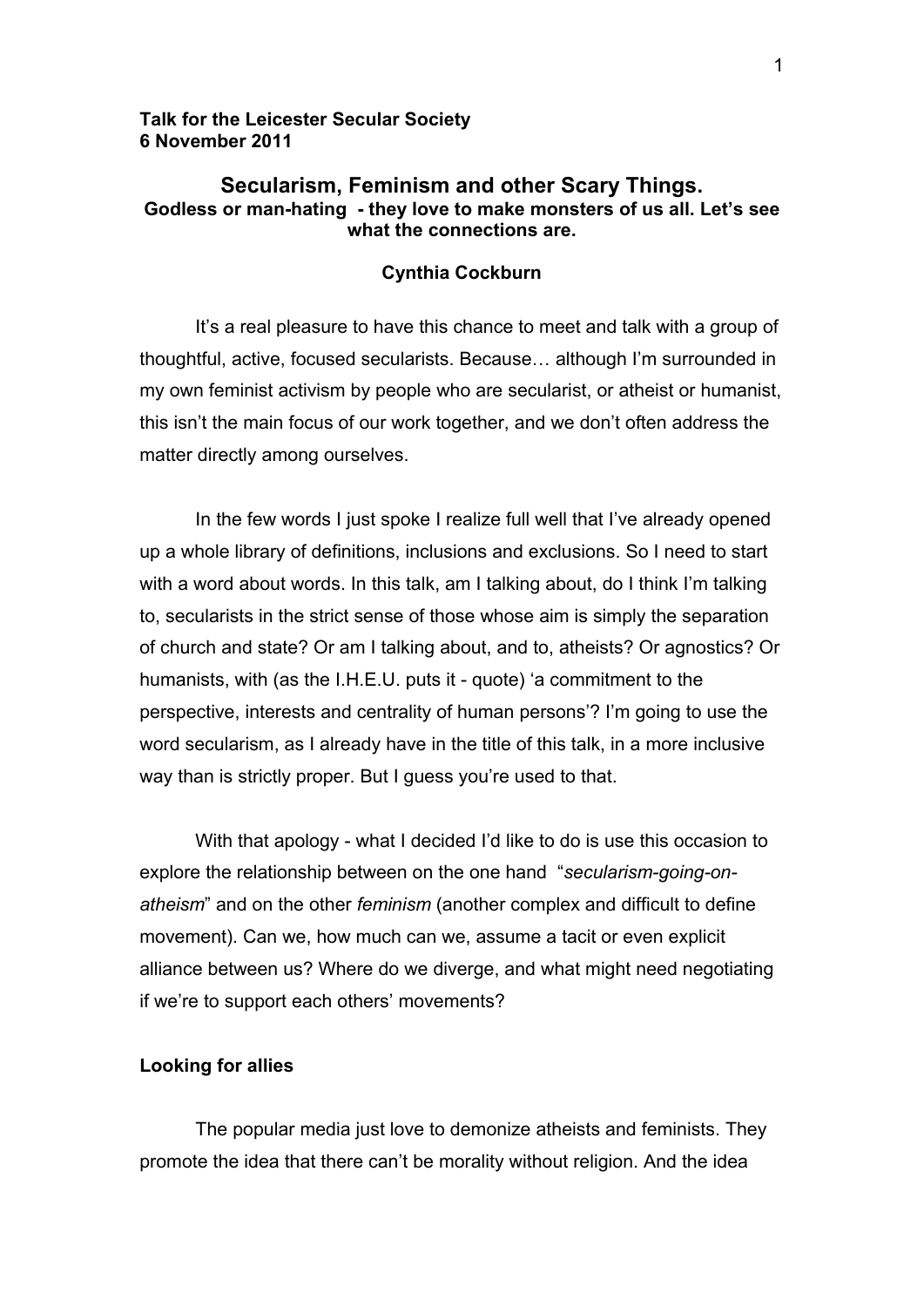that women have already taken equality too far. Feminists are used to a bad press, and I'm sure Secular Societies are too. The question is – does that make us natural allies?

I should say perhaps that this business of how we can cohere and support each other in heterogeneous and complex movements is very much on my mind these days, because I'm very committed to one such mish-mash: the antimilitarist, antiwar and peace movement. Actually, the way I came to meet Michael Gerard and Alan Hayes, and learn a bit about the Leicester Secular Society, was through a case study I was making in Leicester a couple of years ago for a book that's coming out early next year with the title "Antimilitarism". It brings together half a dozen cases I've made of antiwar activism in different countries. What I did here in Leicester was focus on that moment in late 2008 when Israel attacked Gaza. I heard that a couple of hundred Leicester people had gathered around the Clock Tower in protest. I looked into who'd been there, what groups were represented (there were CND and Stop the War, there were Christian, Muslim and Hindu elements, the Palestine Solidarity Campaign) – and the Secular Society was there among them. How did such a diverse alliance form, even for that short moment? What were the political and gender dynamics in it? That's what interested me.

So, yes, alliances in social movements. We're so many small groups, so fiercely motivated, often fired into action by contrary things, yet standing or marching on the street together – how do we find commonality and build a coherent world-changing movement? That preoccupies me a lot. And it's with that kind of mindset that I'm approaching the relationship of feminism and secularism now.

The first thing that has to be said is that, just as there's a difference between secularism, atheism and humanism, so there's also more than one kind of feminism. Although in this case there is an envelope word, 'feminism', inside it you find a similar diversity to that in your cluster of movements. My particular feminism has a triple concern. It's concerned with (1) gender relations – yes – but also with equally vexatious power relations that intersect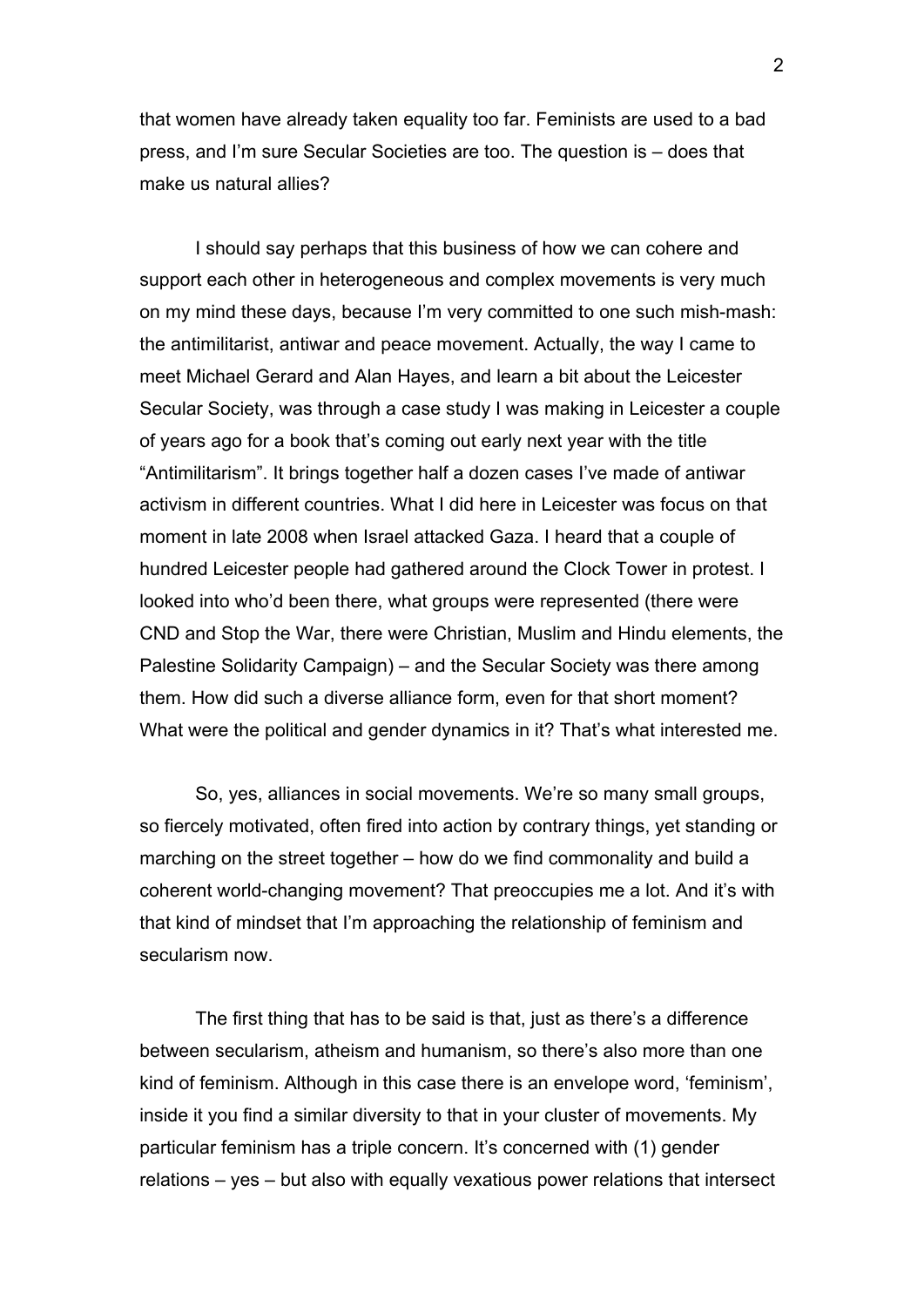with gender and shape the way we live and experience being a woman, being a man – those of (2) race and (3) class. And in this talk I'm going to bring in all three, what I'd call a holistic feminism.

#### **Sex and gender**

The logical place to start is with *sex and gender* itself – and look to see where there may be an overlap between feminist and secular or atheist thinking. As I see it, there is quite a strong convergence in *a critique of religion,* particularly monotheisms, and of religious institutions. But how solid is this shared scepticism? There could be some cracks. Let's look.

Feminism is founded on a rather particular understanding of the difference between men and women. The popular understanding of masculine traits and behaviours is that they're given in human biology. That men are born, for instance, to compete and fight ('boys will be boys'), women to nurture and seduce. Social scientists, influenced by feminist thinking, have for some decades now been urging a contrary view of gender difference – they say 'look how differently we treat boys and girls, from birth, and even before. We have different expectations for them. We offer them different stimuli. We reward different behaviours. Of *course* they turn out different'. Gender difference is nothing but a social construction.

These are extreme positions and the reality, it's becoming clearer, lies somewhere between them. The Y chromosome uniquely carried by males has the effect of dramatically increasing levels of the hormone testosterone surrounding the boy child in the womb, changing his body then, and at puberty. Research suggests some link between high levels of testosterone and status seeking and combative behaviours, and autistic traits like lack of empathy. But such studies often contradict each other. And anyway, testosterone is increased or diminished in both males and females by diet, by activity and circumstances. Steroidal drugs used in sport increase testosterone levels in both sexes. And, drugs apart, life itself affects our hormonal balance. Recent research (you may have seen it reported in the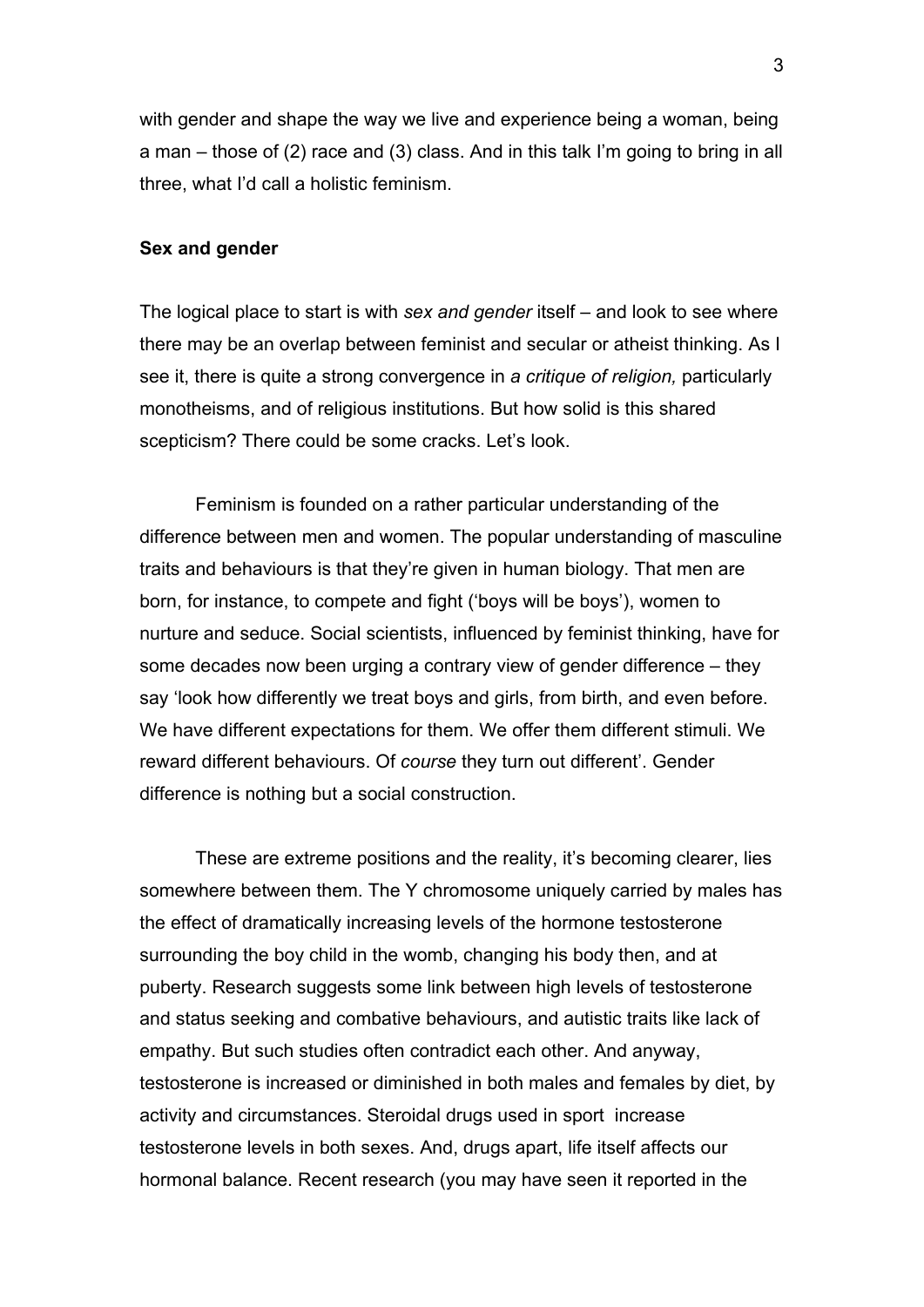*Guardian* last month), shows the testosterone level of men, when they're engaged in family life and care of babies, falls to lower levels than when they're single and on the make.

Feminists, while aware of the interaction of biology and culture, is a social movement. It builds its strategy strongly round the notion that gender differentiation and convergence are amenable to a degree of choice. It calls for change in social practices - of child-rearing in the family, commodification of gender stereotypes, heterosexism and homophobia. It makes a policy issue out of the social handling and shaping of physical and mental potentials.

Understanding gender this way has led women to think historically – and look back through the centuries, the millennia, at the system of male rule that's characterized all but a very few societies we know of, identify it's evolving forms, and give it a name: *patriarchy.* 

That name has actually become a bit of an embarrassment – 'patriarchy' – it has such an 'old fashioned' ring to it. It makes you think of rule by white-bearded grand-dads whereas today the dominant males are young dynamic men, football stars and computer geniuses, rogue traders and financial speculators. 'Andrarchy' or 'fratriarchy', rule by men, rule by the brothers, would be more accurate terms but somehow they don't catch on. So when we want to designate the world we experience - a male-dominant gender system, a hierarchy among and between men that involves the subordination of women and of qualities deemed feminine - we're stuck with the word patriarchy. But this is understood to have more and less extreme variants in different periods and regions.

#### **Religion**

Now – *a critique of organized religion* does promise a good linking mechanism between secularists and feminists. The major monotheistic belief systems, and their clerical institutions – churches, mosques, synagogues - are clearly patriarchal and involve, sometimes to an extraordinary degree, the oppression

4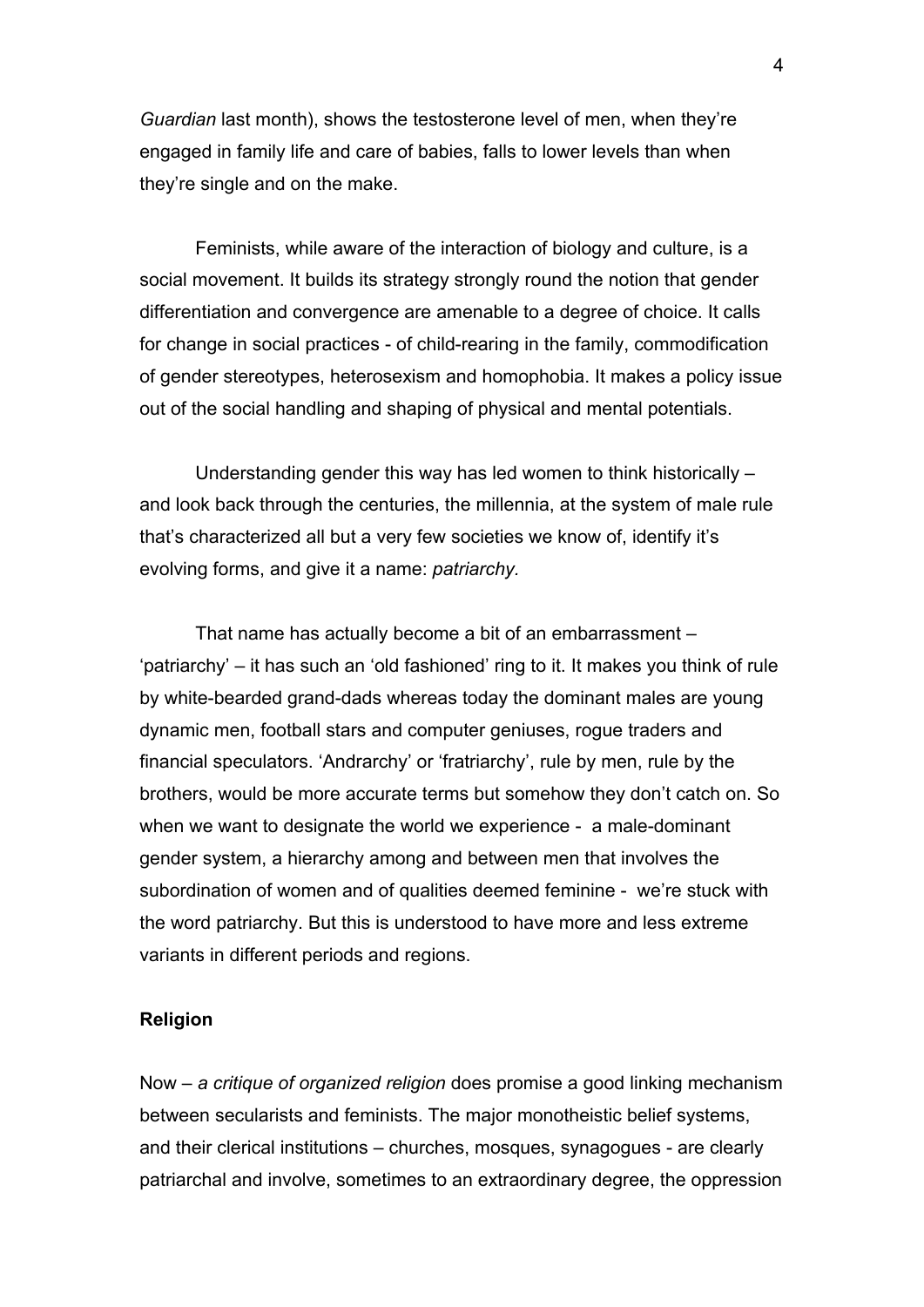and control of women. So – a lot of the campaigns pursued by the National Secular Society would have enthusiastic feminist supporters or fellowtravellers. For instance, resistance to the spread of voluntary and faith schools unites us. And the shift to faith-based welfare provision. Freeing P.H.S.E. personal health and social education in schools - from the influence of prolifers and pro-abstinence influences, that's another thing we'd jointly campaign for. And gay rights, for instance ensuring the equality legislation protects gay people's rights in employment.

But do secularists and feminists bring the *same* critique to religion and religious authorities? I think not necessarily. The thrust of the secular-and / oratheist-and / or humanist critique, as I understand it, is the *unscientific nature* of religion, its *irrationality*, its obfuscation. Although a lot of women would also come at it that way, the specifically feminist critique is rather different. It's against monotheistic religious thought for its masculinism; the notion of a male deity, the ultimate authority. It's against the masculine hierarchy of the religious structures. And above all it's against the differentiation, subordination and control of women that they perpetuate.

It has to be said of course that while most feminists would be secular, in the strict sense of the word, not all are atheists. Some are followers of spiritual paths such as Buddhism or Bahai. And of course there are feminists who are believing Christians, Muslims and Jews. One Christian friend of mind simply says to me "but my god is not a male". That makes me feel better as a feminist. It doesn't make me feel better as an atheist!

So questions arise here on which I'd like your views in discussion – does the atheist, humanist and secular critique of religion encompass a critique of its patriarchal nature and oppressive gender relations? Or only of its irrationality?

And I'd ask the obverse question of feminists – how fully do we share the secular faith in reason and in science? Shulamith Firestone, in her book *The Dialectic of Sex* published in 1978, saw the liberation of women lying in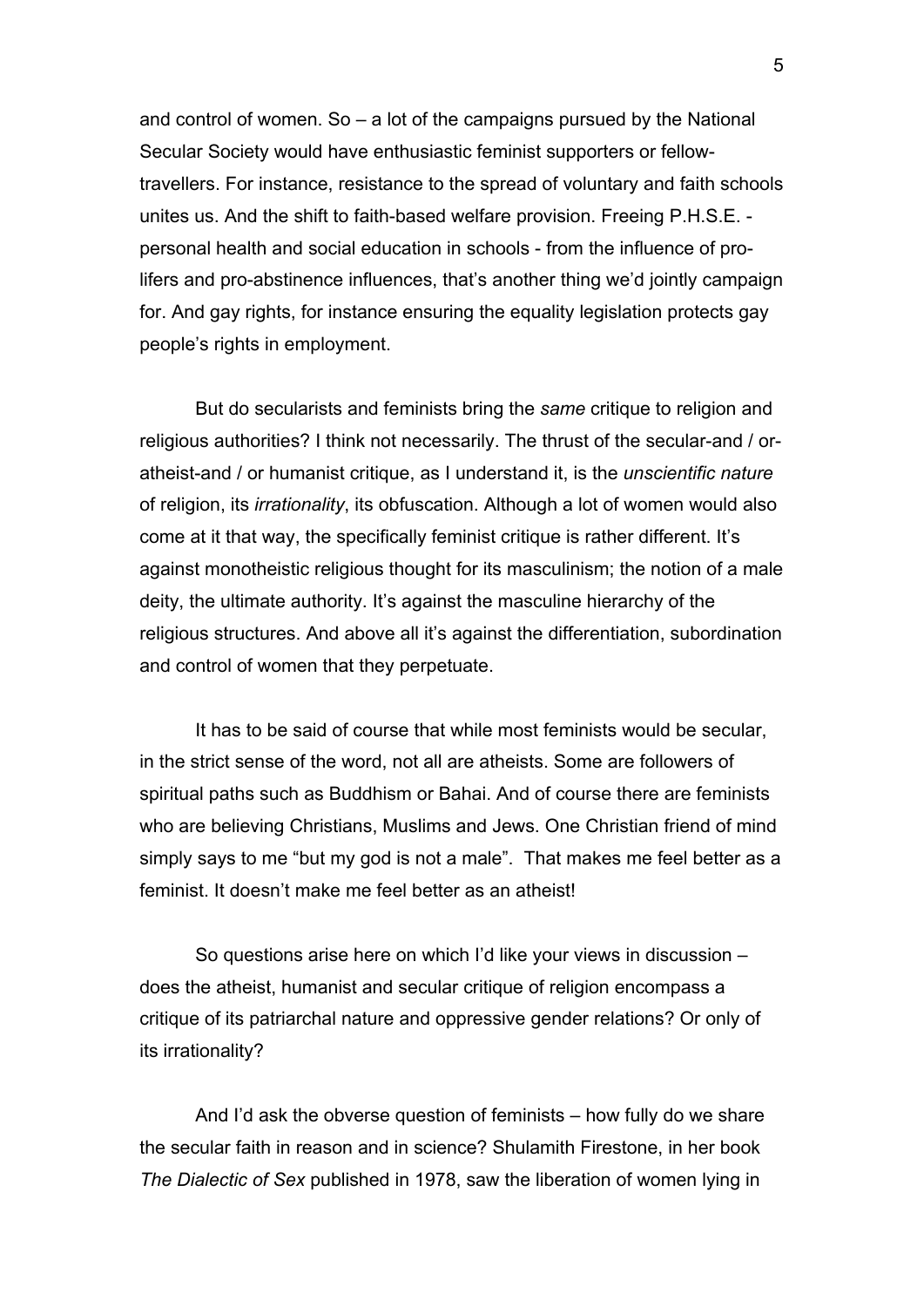ending pregnancy, growing babies in laboratories. But that meant throwing yourself trustingly into the arms of scientists. Most feminists weren't about to do that. Science like religion has been a majority male profession and knowledge base, and often comes across as supremely arrogant. Science is deeply implicated with the corporate interests that capitalize on its discoveries and inventions. And while women have gained greatly from some of these the contraceptive pill for instance - at the same time women's bodies, and the embryo and foetus, have become raw materials for exploitation and further control by science.

A very important strand of feminist thought from the late 1980s has involved removing the veil of sanctity from science itself – showing that its claim to be value-free just doesn't stand up. Sandra Harding's book *The Science Question in Feminism* was very influential. And, here in England, Hilary Rose's *Love, Power and Knowledge*. What these and other feminists like Donna Haraway and Nancy Hartsock have been saying is that all knowledge claims are 'situated' in the claimants social positioning. Research, knowledge claims, may purport to be neutral, but in fact they're all socially situated. Sandra Harding wrote that 'objectivity' not only can but should be separated from what she calls 'its shameful and damaging history'. Science can actually be more objectively conducted if you don't claim it's value-free. Harding proposes the idea of 'strong objectivity', which allows us to abandon notions of quote 'perfect, mirrorlike representations of the world' yet still apply 'rational' standards to sorting less from more partial and distorted belief.

Then again, there are feminists who argue that reason, rationality, has in any case been defined by men and claimed as a male concept. In a seminal book, *Man of Reason*, published in 1984, Genevieve Lloyd wrote that in Western philosophy the ideal of rationality precisely excluded the feminine, and femininity was constituted by that exclusion – femininity became the paradigm case of the irrational. Some feminists have argued that there are other rationalities. Berit As, the Norwegian feminist, writes about the rationality of care. Sara Ruddick writes about maternal thinking.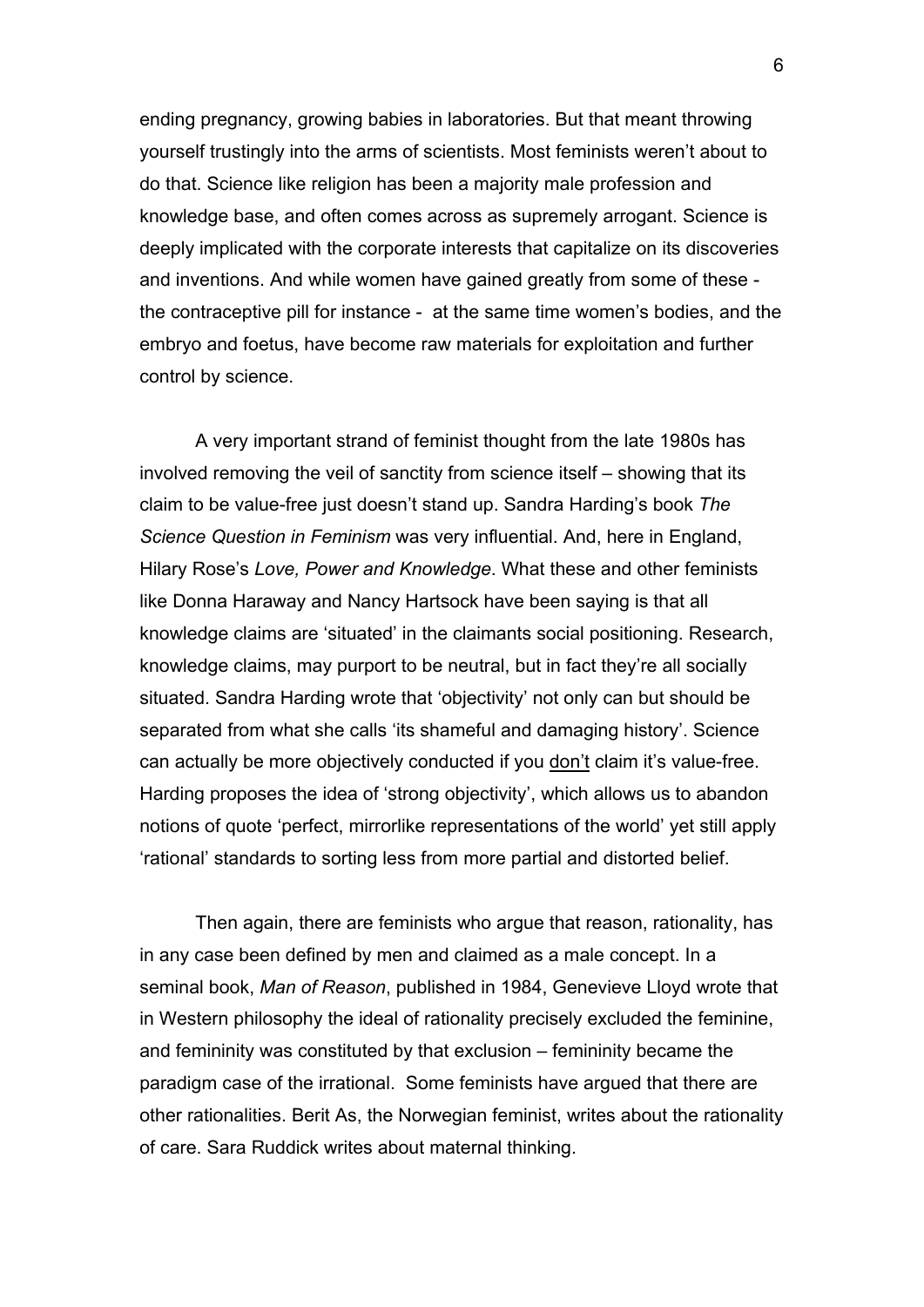So, feminists are more sceptical of science, I think, and its relationship to power, than most secularists are. Again, I'd like to hear your thinking on this.

#### **'Race' and ethnicity**

To move on beyond sex and gender…The catch phrase 'intersectionality' has become popular lately in the social sciences. It's a bit jargon-like. But it's quite a useful reminder of something that really does matter. It began, back in the nineteen-seventies, with a critique black feminists made of white feminism. Black women were reading the secondwave feminist stuff and saying, 'Hang on…the world doesn't look the same to a black woman in Western societies as it does to women of the white majority'. Kimberlé Crenshaw, a black American feminist, proposed the concept of *intersectionality* – it meant : we should understand our identities as complex, that we're each of us positioned in relation to different but intersecting major vectors of power – especially those of race, class and gender - that shape our chances and our relationships with each other. So just saying 'I'm a woman', wasn't saying anything politically meaningful. You need to say more – yes, a woman but a woman of the working class? of the Brahmin caste? a colonial subject? a South Asian Muslim in London? a marginalized Kurdish woman, in Turkey? or a Palestinian woman in Israel? It was a fall from innocence for feminism in a way – those who'd wanted to believe in a universal sisterhood had to stop and realize that sisterhood had to be worked for, across multiple mutual oppressions.

Now, this has relevance to our theme this evening. Let's take on the one hand *sex/gender* and on the other *race and race power*, white supremacy. How does our individual positionality in relation to those two dimensions of power enable us, and limit us, and shape our politics?

I can explain this best by invoking a movement that's feminist, antiracist and critical of religion as a basis for social policy. It has several expressions. I'm thinking of a number of organizations with overlapping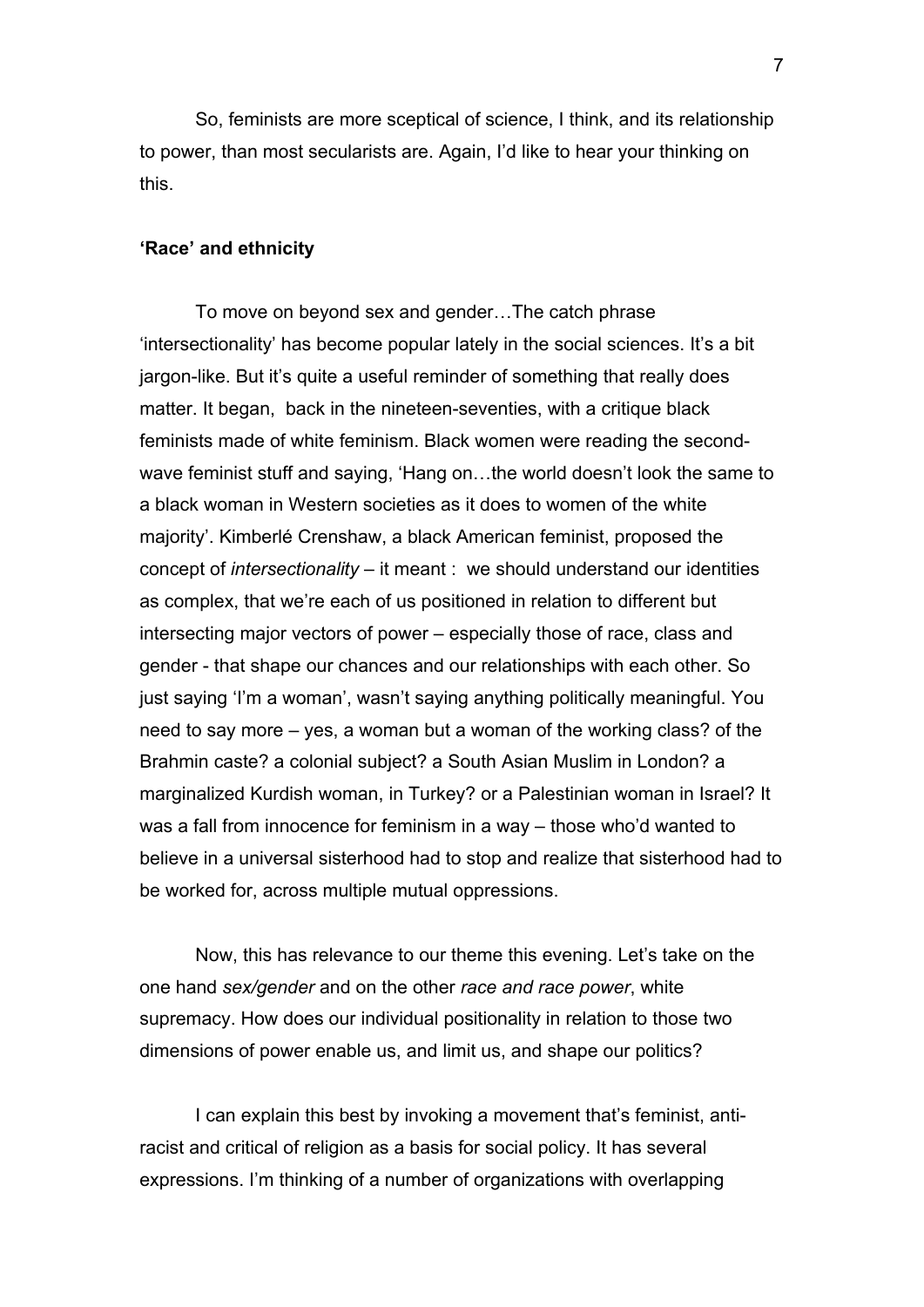membership. One is the initiative called "Women Against Fundamentalisms" – a group I was involved with when it was specially active in London in the 1990s and published a journal. WAF still meet today and maintain a website. The WAF perspective on fundamentalism (and it's never just meant in Islam) is that it's a modern political movement that uses religion to gain or consolidate power. It's found in all major religions throughout the world, sometimes holding state power, sometimes in opposition to it — and sometimes working within the confines of a secular state to control minority communities. Fundamentalism is not the same as religious observance, which WAF see as a matter of individual choice. WAF's feminist take on fundamentalism is that at the very heart of its agenda is the control of women's minds and bodies.

There's also "Women Living Under Muslim Laws", W-L-U-M-L (Vloom we call it), activist women who are Muslim, of Muslim descent or allies of such women, struggling for women's rights in the face of fundamentalism all over the world. Some of you may be involved in one or more of these activist organizations, or read their material.

Another key actor in this context is "Southall Black Sisters" who are originators of a secular women's refuge movement among Afro-Caribbean and Asian women in London. Now here I can be sure of some common ground with the Secular Society because I know *you know* Southall Black Sisters well. They were awarded the accolade of Secularists of the Year last year.

But in introducing this complexity - the intersectionality expressed by that movement which adds an anti-racism / anti-discrimination element, to the feminist / secular relationship - we open up new and painful questions about political relationships, coherence and alliance.

Gita Sahgal, who's a WAF activist and writer, has made the point that actually the people of Britain are not a particularly religious population, and may actually be getting *less* religious. What's been happening is that religion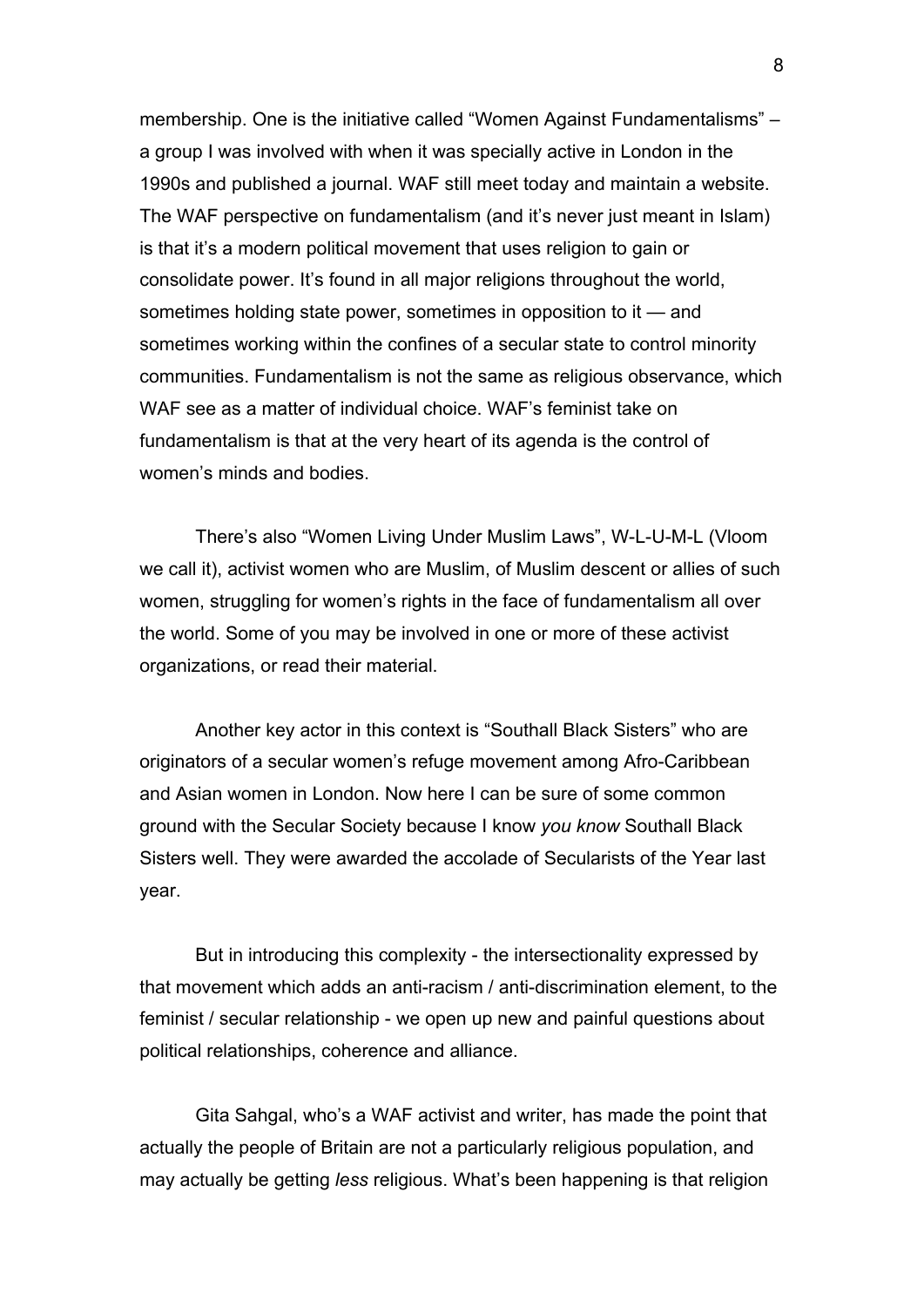has been more and more used by the state as a tool of social and foreign policy, for expedient political reasons. Especially this has happened since 9/11 and the onset of the responding "war on terror" (in quotes). It's been for purposes of security and control, especially of Muslim communities. The idea that religious fundamentalists are a source of terrorism has led to [quote] 'ethnic minority groups' being re-thought as [quote] 'religious or faith groups'. The 1990s policy called "multiculturalism", which meant dealing with minorities through self-appointed community leaders, was transformed into a full-blown programme of courting the religious right of those communities in the name of 'cohesion'. Ethnicity has been elided with faith. It started under Blair but continues under Cameron. It serves a generally conservative and rightwing current of thought in Britain.

Southall Black Sisters are brave and skilled women who are very dear and important to women far afield from West London. The basis of their practise is providing refuge from domestic violence and legal defence for black and Asian women in their area. They've staked out a clear identity as autonomous, secular, anti-racist and feminist. Their struggle is a complex one. It's against on the one hand the colonialist legacy of white racism against their ethnic groups; and on the other the communal and religious patriarchal control of women in those groups. It has to deal with the racism-denial in some feminist groups and sexism-denial in some anti-racist groups.

I was looking at a recent article by Pragna Patel, a leading activist in Southall Black Sisters. She was writing about the shrinking of secular spaces in present-day Britain. She sees struggles for equality and secularism overlapping and being of growing urgency, because the human rights of women are being traded in the various social contracts being signed between the state and the conservative religious leaders of ethnic minority communities. A particularly bad instance is the creation of the Muslim Arbitration Tribunal that gives the religious leaders the authority to apply *sharia*, Islamic law, in civil law dispute resolution – and that often means the cases women need to bring to court against violence and oppression in the family.

9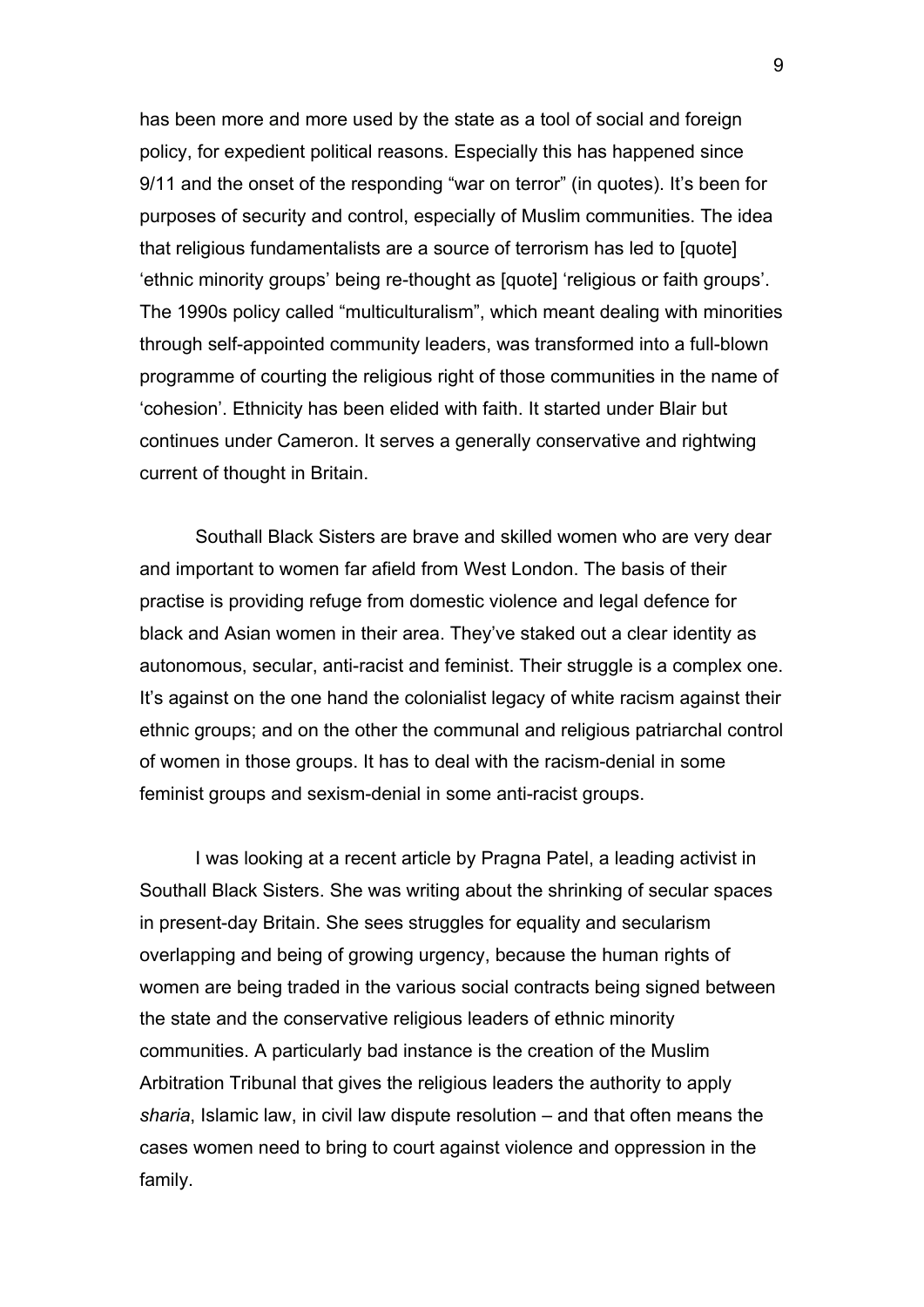The irony of this is, as Pragna Patel points out, that it's actually a *racist*  response because it's depriving minority women of the equality and justice, protection from terror and torture in the family, that's notionally available to other, to all, women citizens of the UK. At the same time, due to the same rightwing political current, radical alternatives are being deprived of public funding - projects like black workers' support organizations, anti-racist and police monitoring groups and Asian women's refuges like SBS and the Newham Asian Women's Project.

However… those who you might have expected to be allies of such secularist feminist women have sometimes betrayed them! The left, the antiracist left, is terrified of criticising ethnic community leaders for fear of appearing racist. You don't want to attack Muslims if Muslims are being scapegoated by the state as terrorist suspects. So those parties and tendencies often support the Muslim right uncritically. In doing so they overlook and sell out those many people of Muslim origin who oppose religiosity, communalism and traditionalist authoritarianism. Progressive secular-minded Muslims. As if they didn't exist.

A second betrayal has come from the academic cultural theorists of post-modernism and post-colonialism, who've been important shapers of opinion over the last two decades. It's become fashionable to criticise Enlightenment and modernist thought as white Western arrogance and hegemony. That means dissing secularism too as part of the package. In Gita Sahgal's words, 'Universal values are seen [by these cultural theorists] as being rooted in the certainties of modernity – with secularism as an unfortunate by-product of a specifically Western Enlightenment tradition, which now only serves to oppress minorities who do not conform to a stereotype of 'enlightenment'. It is said that the time for this particular 'grand narrative' is over.' Unqote. In this way (Gita argues) the dominant cultural theorists are overlooking and selling out those in colonized countries that actually 'owned' Enlightenment thought, and shared in the creation of modernity. They're excusing political religion as inevitable and necessary in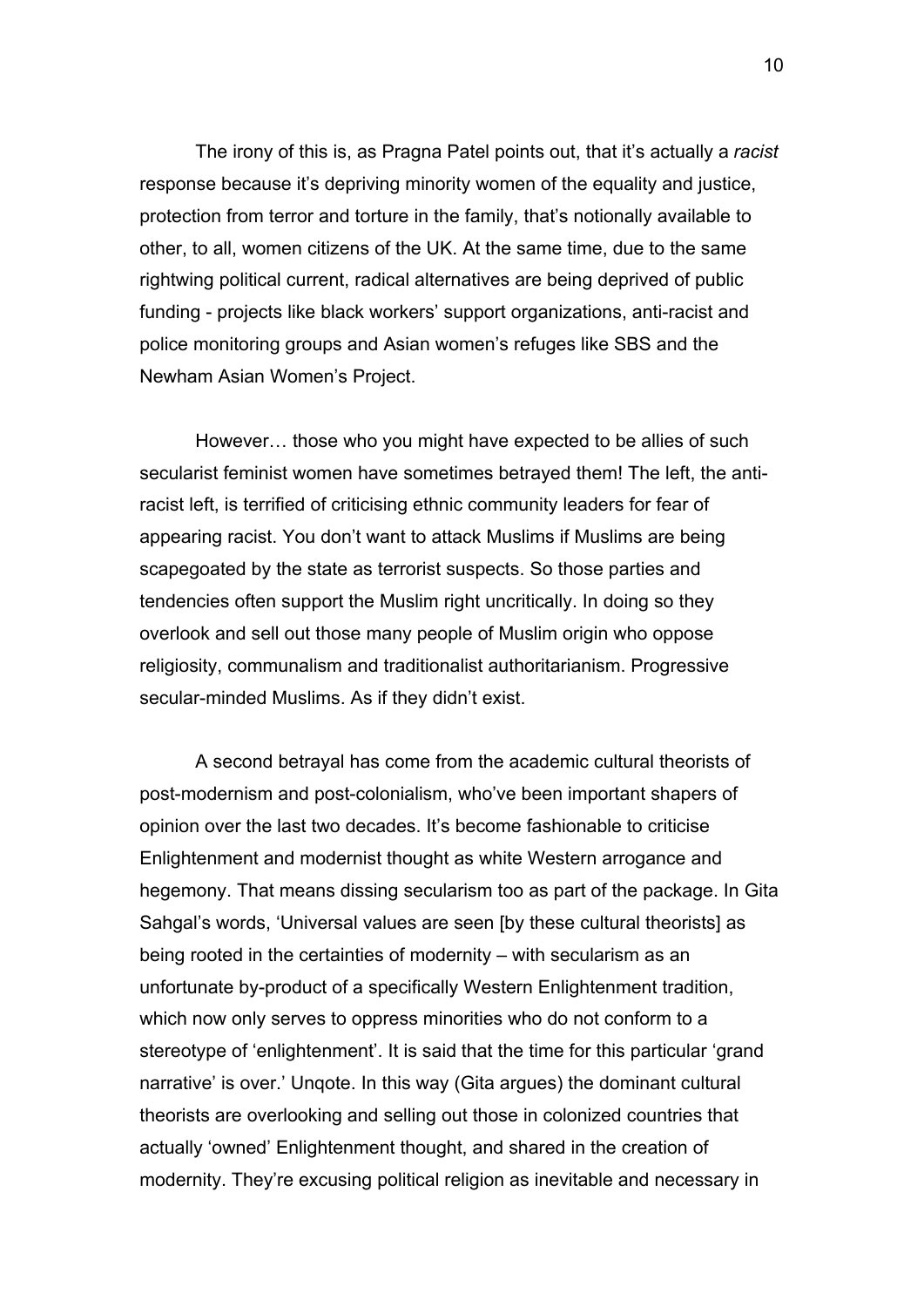the struggle against imperialism and racism. As for instance against the current war on terror by the US and its allies.

What's worse (and I gather this from an article by Pragna and Sukhwant Dhaliwal) some influential feminist writers have started promoting the value and interests of 'pious women' in all religions, representing them as bearers of authentic, minority 'culture', which they see as being marginalized, oppressed and relegated by arrogant Western secularism.

Now, secularists and atheists, I believe and suppose, would be immunized by their critique of religion against unthinkingly smothering the opposition to conservative religious authorities in the name of anti-racism. They would feel a natural affinity with the secular anti-racist feminists. And, lo and behold, we see that is indeed the case: SBS are made "Secularists of the Year".

#### **Class, workers and anti-capitalism**

Let's move on to think about the relationship between feminism and secularism in the light of the third intersected power system that bears on us all so heavily – *class, capitalist class relations*.

Let's think about feminism and class first, then secularism. In the 1970s, which for someone as old as me was the heyday of second wave feminism, there was a strong and explicit socialist feminist current. The first feminist group I belonged to was a Marx reading group - *Capital* Volume 1 we read, then *The German Ideology*, and the *Communist Manifesto*. We appreciated them, but made our own feminist critique of them. Through the 1980s, beset by Thatcherism, socialist feminism became an important dimension of our resistance. In 1985 some of us started a *European Forum of Socialist Feminists.* Really inspiring and active it was. We had an international conference every year for ten years.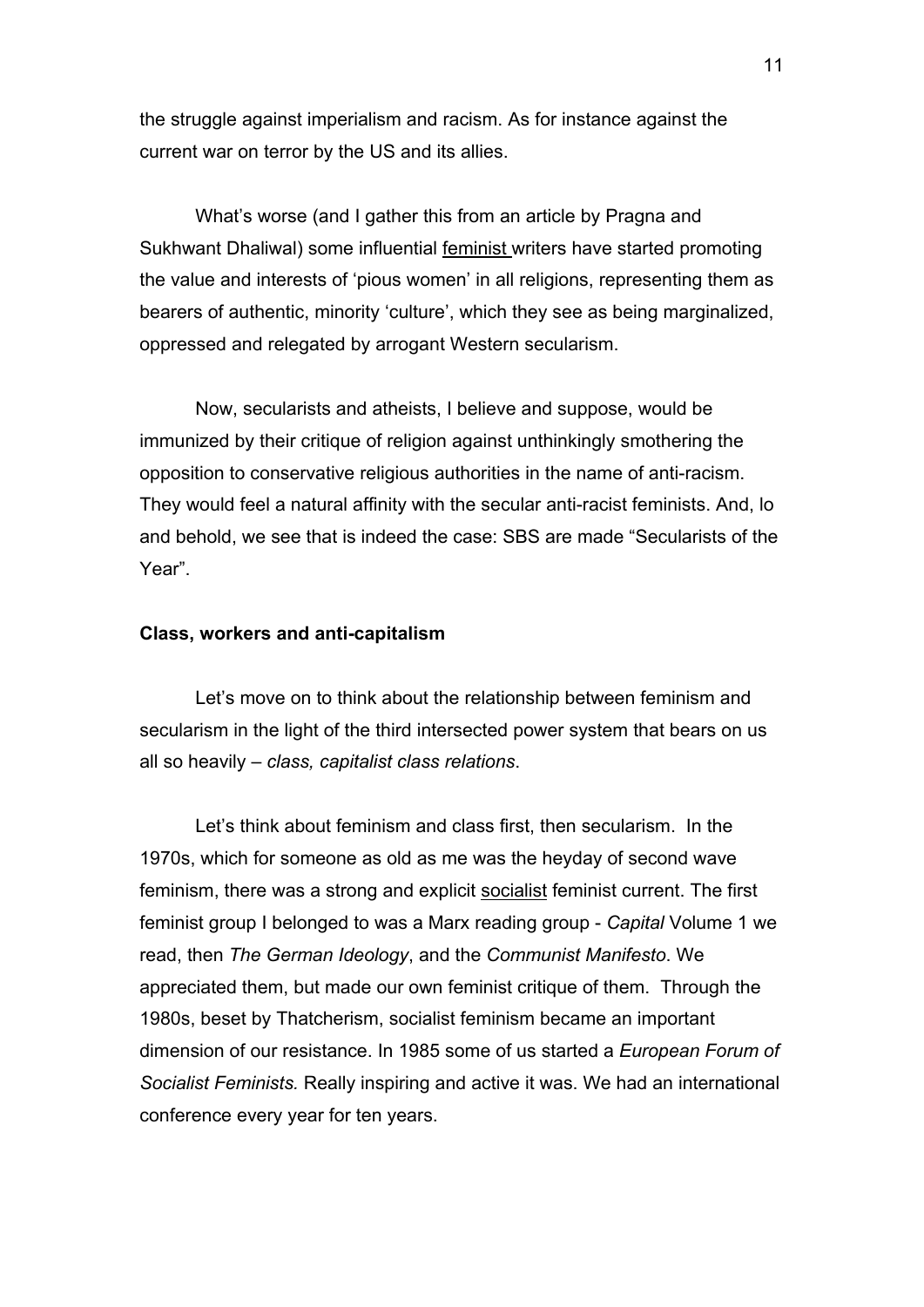Now, it's true that some of us felt that some socialist feminists were adopting the Marxism without really making a feminist critique of it. That some, what's more, were forgetting the body politics, the heart of mainstream radical feminism: the struggle against rape, domestic violence, homophobia, sexual exploitation. Why they would do that is that they wanted to go on working with men on the left. So some were failing to challenge such men both for their failure to adopt the theoretical critique of patriarchy and their failure to live up to it, practically, taking on child care, refusing privilege, stopping sexist objectification of women, and making space for women in left movements. An autonomous, holistic, feminist socialist-feminism is what we wanted.

The socialist feminist current died out in the mid-1990s, demoralized by the evaporation of socialist and marxist thought generally after the fall of the Berlin wall, when anything that looked like a 'grand narrative' began to be vilified. It was the time of the surge in US world hegemony, and the renewal of war. A few of us have only recently started once again to write confidently in this marxist feminist vein.

Meantime, in the last five years a new feminism has emerged. It's young women, typically in their early twenties, it's energetic and inspiring. The London Feminist Network conference last year drew 1200 women – that's a lot. Feminista 2011 is next weekend – at Friends House. Let's see how many it draws. Now, while this recovery of a feminist spirit and movement, the engagement of real numbers of young women, is a good thing, the spectrum of feminism it embraces is rather narrow. On the one hand there's the equality agenda characterized by UK Feminista - equal opportunities for women in work and politics. And on the other there's body politics – characterized by the London Feminist Network, good stuff in its own right, Reclaim the Night marches, opposing the commodification of women's bodies, prostitution, porn, lap-dancing. But so far there's a big gap in the programme - missing is globalization, the effect on women of of war and militarism, of the wrecking of the environment, of capitalist depredation and exploitation worldwide. So, for some of us, the struggle is back on for a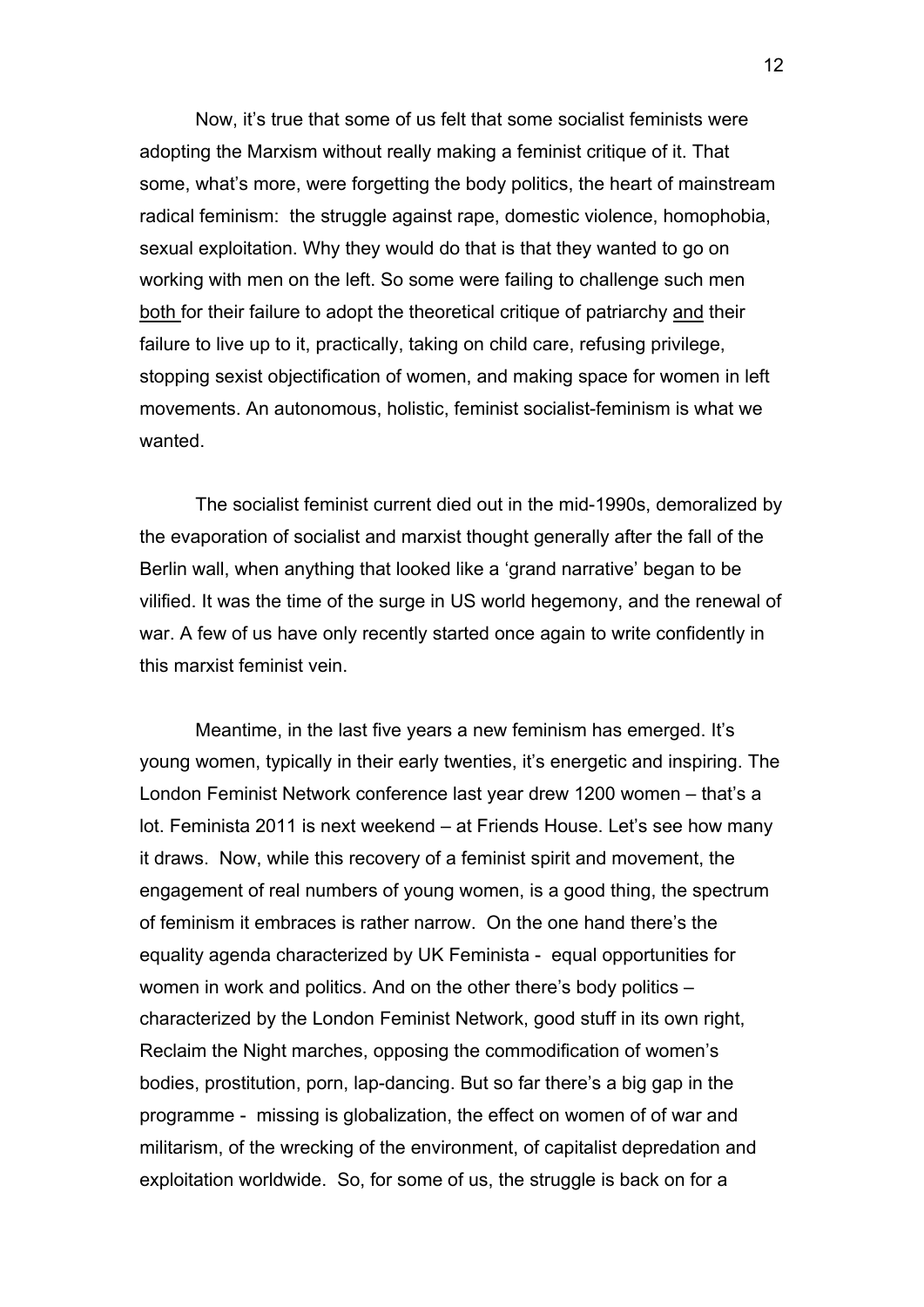holistic feminism. It tends to be older feminists, women in their fifties, sixties and seventies that represent that. Speaking for myself, I just have to be intersectional. I can't separate class, race and gender in my politics.

What about secularists? While preparing this talk I scanned through the last six issues of the National Secular Society Newsletter and noted 45 or 50 distinct topics it's dealt with. And I asked Mike for a list of the topics of Leicester Secular Society talks from Janaury 2010 to the present moment. I couldn't find anything in the Newsletter that suggests an interest in a socialist analysis of class. In Leicester, there was reference to Marx in a talk last year, and a mention of the Left in relation to Darwin earlier this year.

It seemed to me, and you will tell me if I'm wrong, that organized secularists locate themselves in a broad span of 'progressivism' that for a lot of individuals may well include socialism or marxism or perhaps labourism or social-democracy, but that political analysis, a critique of capitalism as a system and the social inequalities it sustains, is not a defining feature of secularism.

I was wondering whether the intimate but tense relationship between *religion and capitalism* produced a kind of logical secular position favouring socialism. Thinking back to Max Weber and Richard Tawney (do you remember Tawney's lovely book *Religion and the Rise of Capitalism* – that paperback with a Lowry painting on the cover of two tall industrial chimney stacks with a church spire between them?)…

The Mediaeval Catholic church had banned usury, interest on loans and investments. It pontificated against the accumulation of wealth: 'it's easier for a camel to go through the eye of a needle than for a rich man to enter Paradise'. The Reformation - Calvinism, Protestantism, eventually Puritanism – accompanied the growth of capitalism and the replacement of feudal hierarchies by the new fluid capitalist classes (the bourgeoisie, the working class), and was more inclined to value industriousness and to let business do its thing. As religion pulled back from its dominance over peoples lives and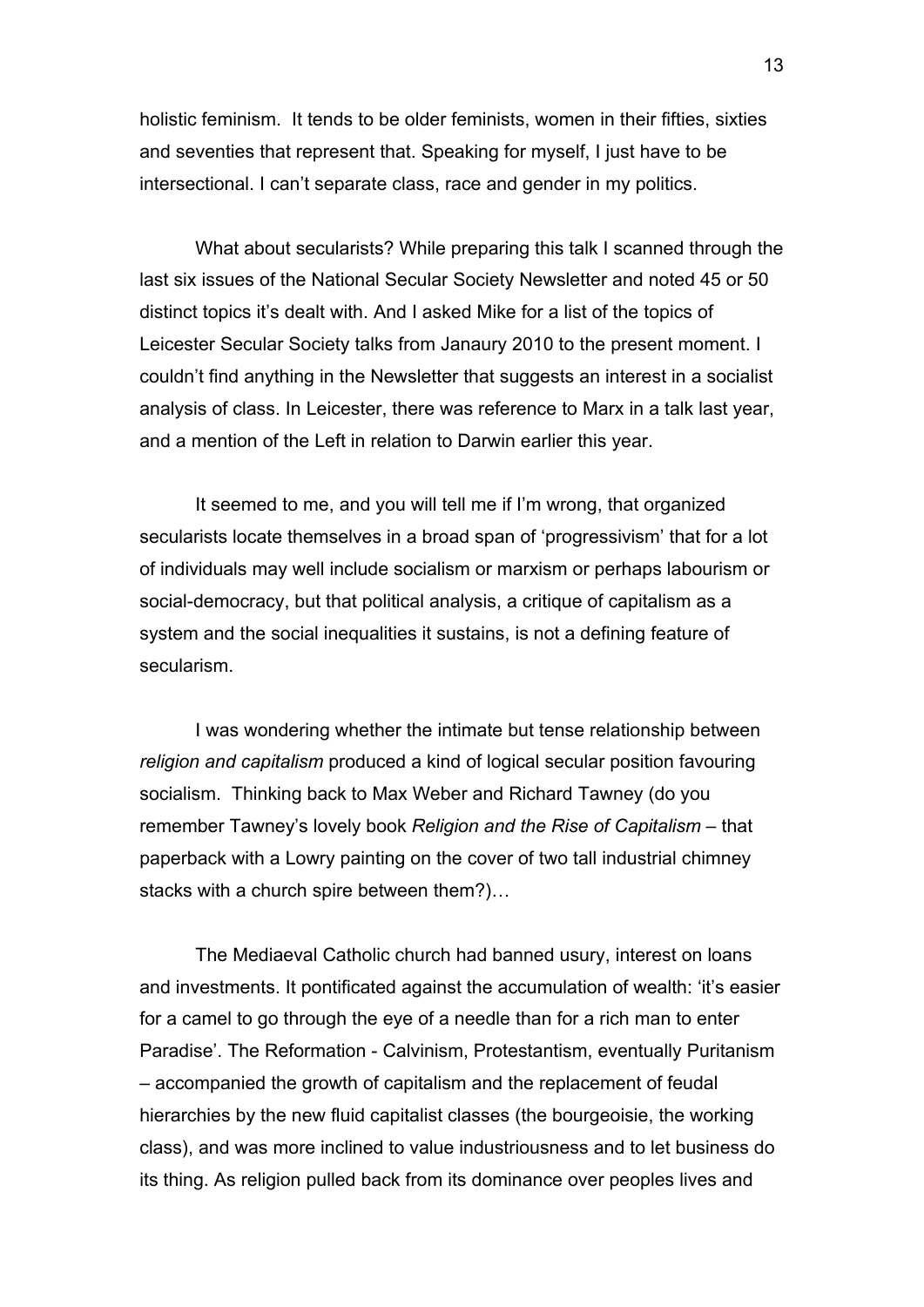minds, in the course of the sixteenth and seventeenth centuries, political thought secularized. Tawney wrote, 'Religion has been converted from the keystone which holds together the social edifice into [just] one department within it, and the idea of a rule of right [has been] replaced by economic expediency as the arbiter of policy and the criterion of conduct'.

If secularization historically favoured and enabled capitalism, where does that leave secularism in relation to working class struggle, opposition to capitalism, today? The anticapitalist movements seek justice and equality – they are not a reaction back to religious morality. Although there is a moral element to it – for instance there's something of moral outrage in the reaction recently to the sheer greed and venality of financiers and bankers. But I don't think it's a morality inspired by religion. (Interesting though, conversely, watching the clerics of St.Paul's just now testing their own moral reflexes on the abuses of wealth and the protests of the 99%!!)

But if it's not religious outrage, is anti-capitalism *anti*-religious? I think the answer is some is, and some isn't. Conversely, secularists may or may not be anti-capitalists. There's a lot of fluidity in the relationship between socialism and secularism, I think, as there is in the relation between socialism and feminism.

What may be more a defining feature of secularism is 'democracy'. I read an article online by Muriel Fraser defining 'secularism' and she is very emphatic that it shouldn't be equated with atheism. She defines it rather as [quote] 'treating people as individuals, not as members of a group', which she sees also as a quality of democracy. 'Democracy,' she says counts the votes of individuals. It doesn't let their unelected faith leaders speak for the whole group.' Voting is done in privacy, away from pressure to conform or belong to something – religion or party. A secular and democratic state (Fraser cites France) has a view of citizenship as non-discriminatory and inclusive. But I admit I'm inexperienced and under-read in all this and will welcome your insights.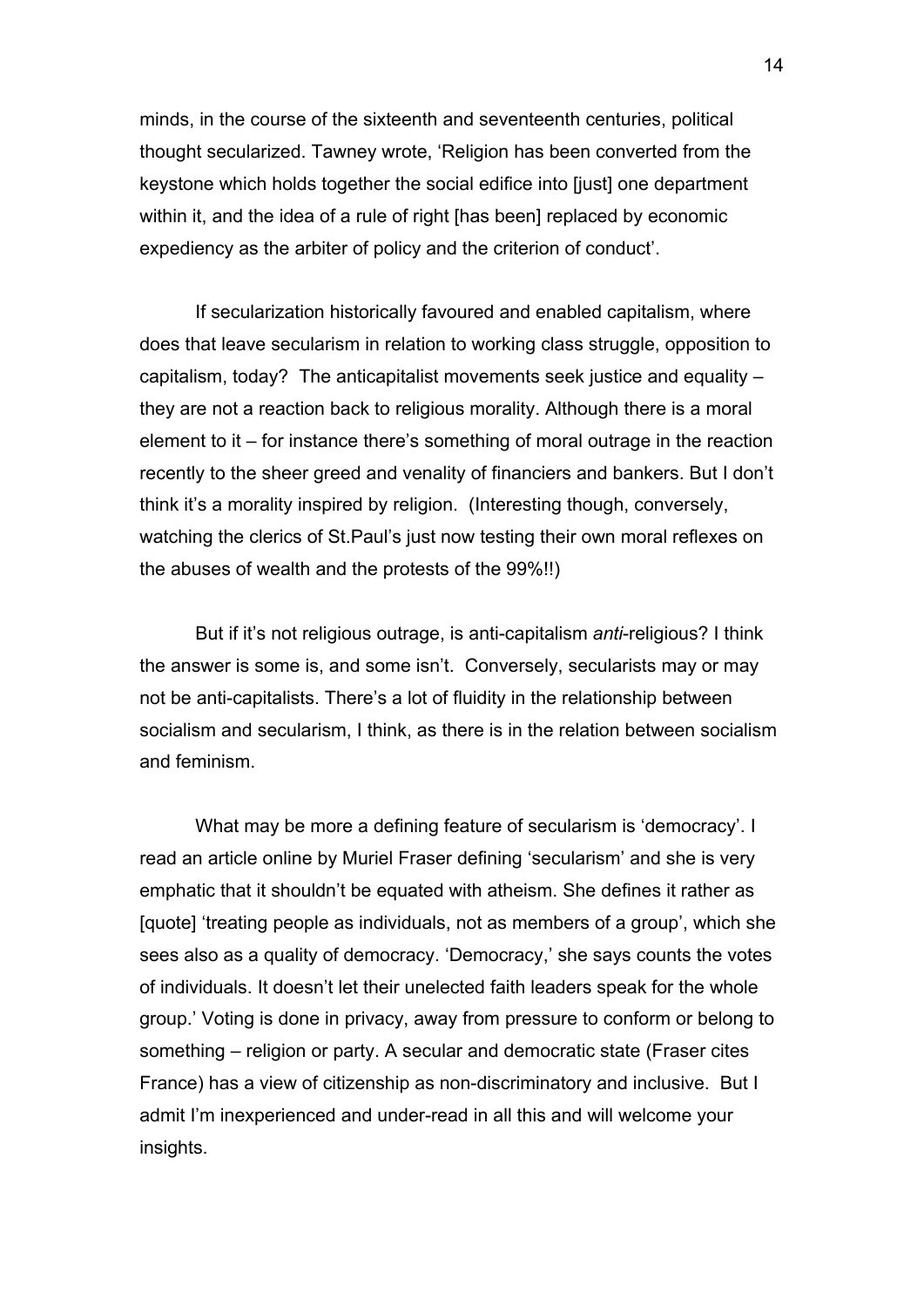#### **Respect for women in the movement**

I want to end by mentioning one aspect of the relationship of feminism and secularism that's a bit troubling – the *inter-personal* aspect. In any mixed movement women who think as feminists often find themselves involved in what's sometimes called 'double militancy'. You struggle for the cause of the movement. It might be antimilitarism, it might be climate change, or secularism. But you find yourself having to struggle *at the same time* for the rights, equality and voice of women *in* the movement. It's an 'in and against' thing.

And stuff's been going on on the Web lately that reveal a feminist struggle internal to the secular movement, at least in the USA. I'm sure most of you know about this and what kicked it off, but for those who may not…this summer there was a furious spat between Rebecca Watson and Richard Dawkins. Watson had been speaking at an atheist conference in Dublin. Going up to her room afterwards she was joined in the lift by a male participant in the conference who propositioned her. She posted some words of mild complaint on her blog Skepchick. "Guys, don't do that!" she wrote. Richard Dawkins, who'd been present at the conference, came down on Rebecca Watson like a ton of bricks, "Stop whining and grow up" he told her on the blog Pharyngula. The tone of voice was scathing. He compared her mild harassment with atrocities against Muslim women - genital mutilation, stoning for adultery. The spat became a free-for-all, they called the scandal "elevator-gate".

Interestingly I think, Kimberly Winston of the Religion News Service, wrote in Huffington Post 'The incident struck a chord perhaps because atheists and other skeptics pride themselves on reason and logic – *intellectual exercises that theoretically compute to equality*.' My question is, perhaps the key question of the many I've been asking in this talk, is *do they, actually*? Does rationalism equate to equality?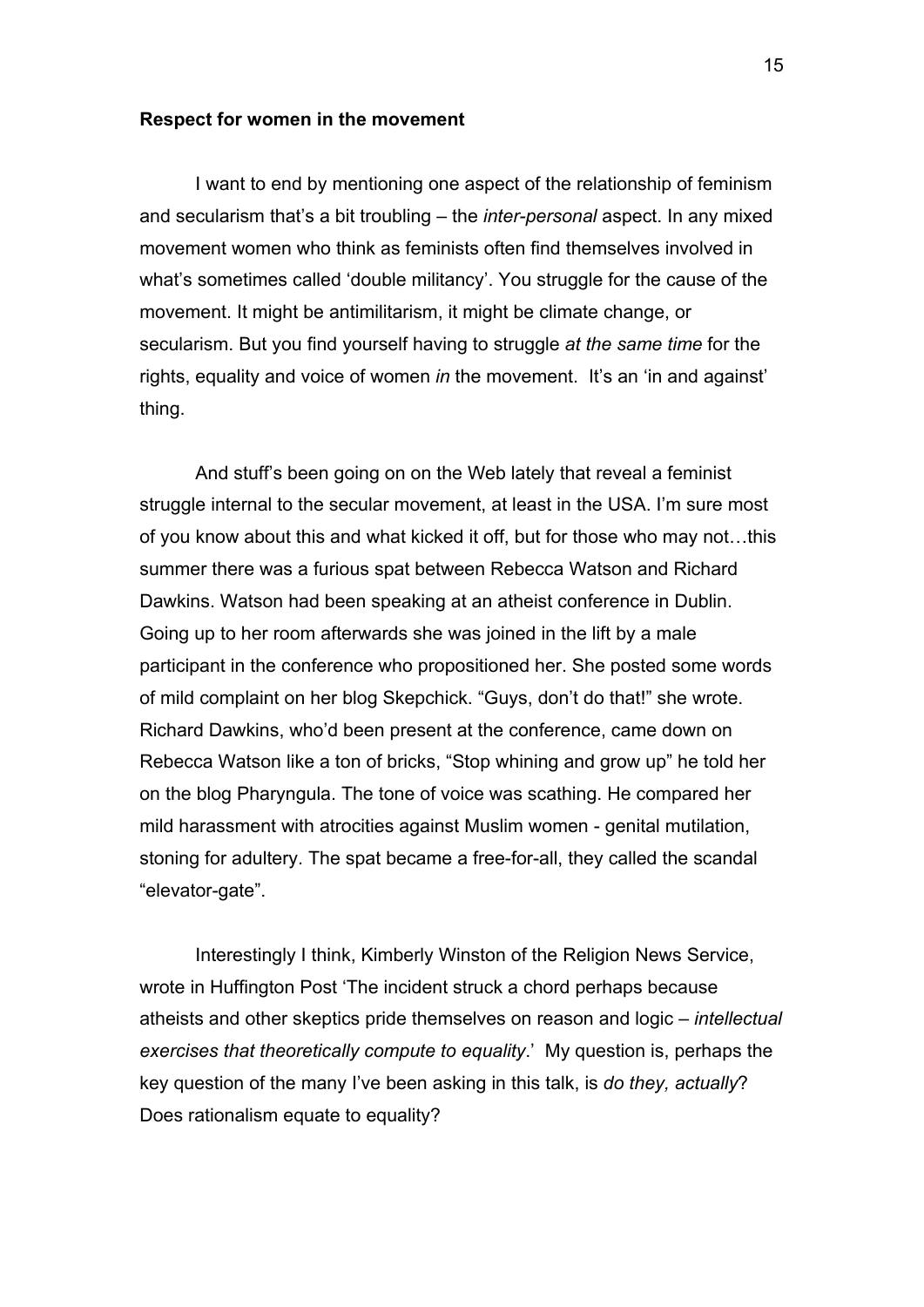Rebecca Watson blogs that when she started the site Skepchick, "I didn't call myself a feminist. I had a hazy idea that feminism was a good thing, but it was something other people worried about, not me. I was living in a time and culture that had transcended the need for feminism, because in my world we were all rational atheists who had thrown off our religious indoctrination…". I think the fact that she gave her blog the laddish title "Skepchick" bears that out. But then, in the skeptic community, she met fellow atheists saying on the one hand "no we don't want more women, women are irrational" and on the other "yes, lets have more women so we can fuck them." She wrote "today I'm a feminist because skeptics and atheists made me one."

The result of Elevatorgate has been a lot of soul-searching among more serious secularists-stroke-skeptics. There's discussion of the numerical dominance of men in the movement, their grasp of key positions, the greater importance ascribed to male writers, and the thoughtless sexism of some men lower down in the status system. My hunch is that this debate is fiercer and perhaps more needed in the USA than in Britain. In the secular movement here I see a lot of women named in leading positions. You can tell me about this. But it's still pertinent, I think, to ask the question:

Do secularists see women's disadvantage as the hangover from a religious past? In other words, do they condemn patriarchy as part and parcel of religion and pre-Enlightenment thought, that it lives on as an unfortunate flaw in modern states and societies. (I think that may be the implication of Dawkins citing Muslim fundamentalism in answer to Rebecca Watson.)

Or… do secularists understand women's disadvantage (as feminists do) as manifesting a contemporary patriarchy, a living, breathing, adapting, self-reproducing system of male dominance? Do they understand it as a right-here-and-now power relation that thrives in secularist, atheist and humanist communities (as in my research I've seen it thriving in antimilitarist and peace movements), because it thrives wherever men (and women) have not yet made the personal and collective commitment to root it out and bin it?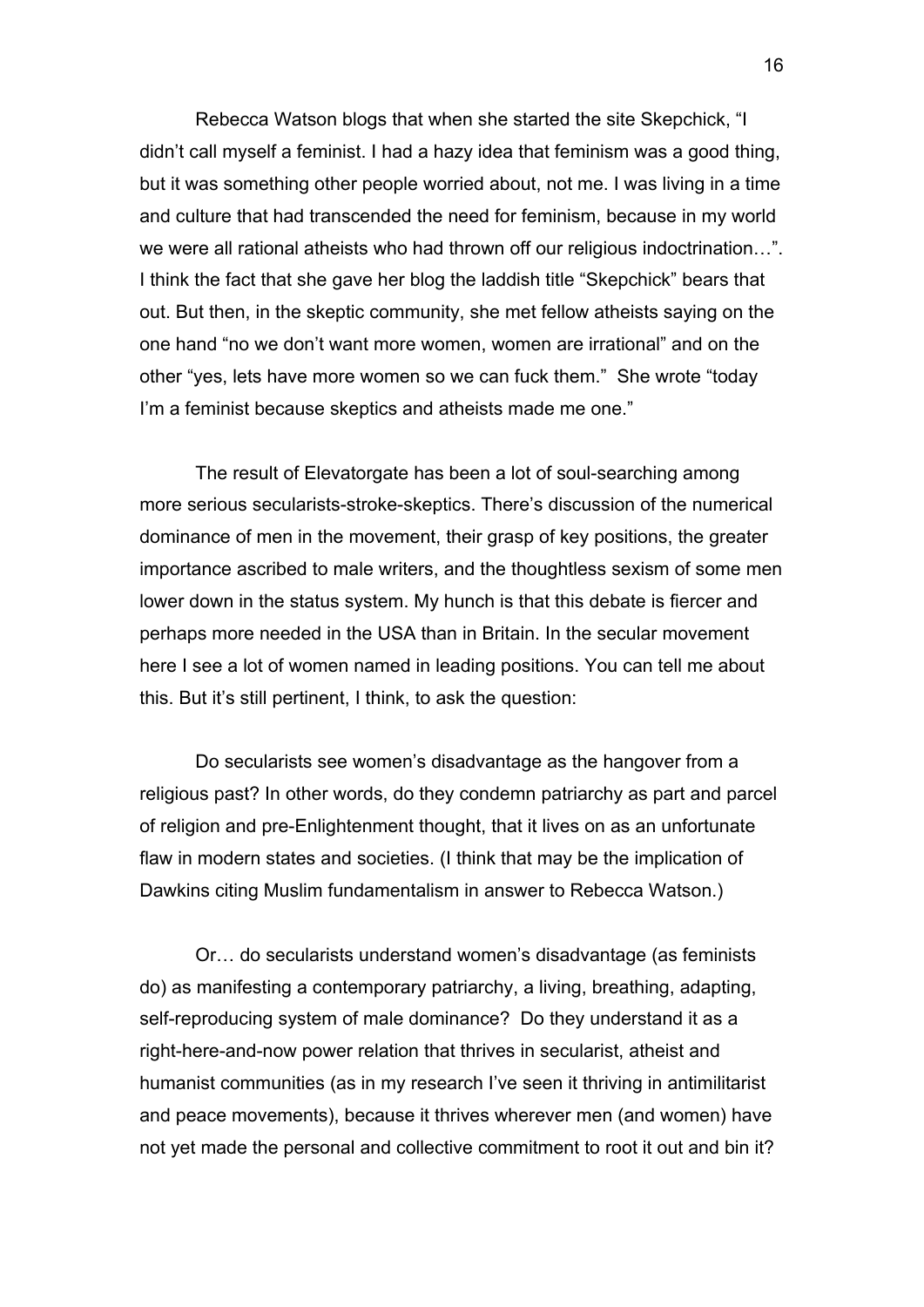Over to you!

5301 words

# **SOME RELEVANT READING:**

# **Online:**

Bekiempis, Victoria (2011) 'Why the New Atheism is a boys' club'. Online at <http://www.guardian.co.uk/commentisfree/cifamerica/2011/sep/newatheism>

Bland, Emily (2011) 'Richard Dawkins, check the evidence on the "chilly climate" for women'. Online at <http://www.guardian.co.uk/commentisfree/ 2011/jul/24/richard-dawkins-women-chilly-climate/>

Fraser, Muriel (2011) 'What is secularism?'. Online on the National Secular Society website, <http://www.secularism.org.uk/whatissecularism.html>

Myers, P.Z. (2011) 'Always name names!'. Online at http://scienceblogs.com/ pharyngula/2011/7/always\_name\_names.php>.

Watson, Rebecca (2011) 'The privilege delusion'. Online at http://www.skepchick.org/2011/07/the-privilege-delusion/>

Winston, Kimberly (2011) 'Do atheists have a sexism problem?'. Online at <http://www.huffingtonpost.com/2011/09/15/do-atheists-have-a-sexismproblem>

# **Articles:**

Sahgal, Gita (2011) 'The question asked by Satan': doubt, dissent and discrimination in 21st century Britain', in Helie-Lucas, Marieme (ed) *Dossier 30-31: The Struggle for Secularism in Europe and North America.* Women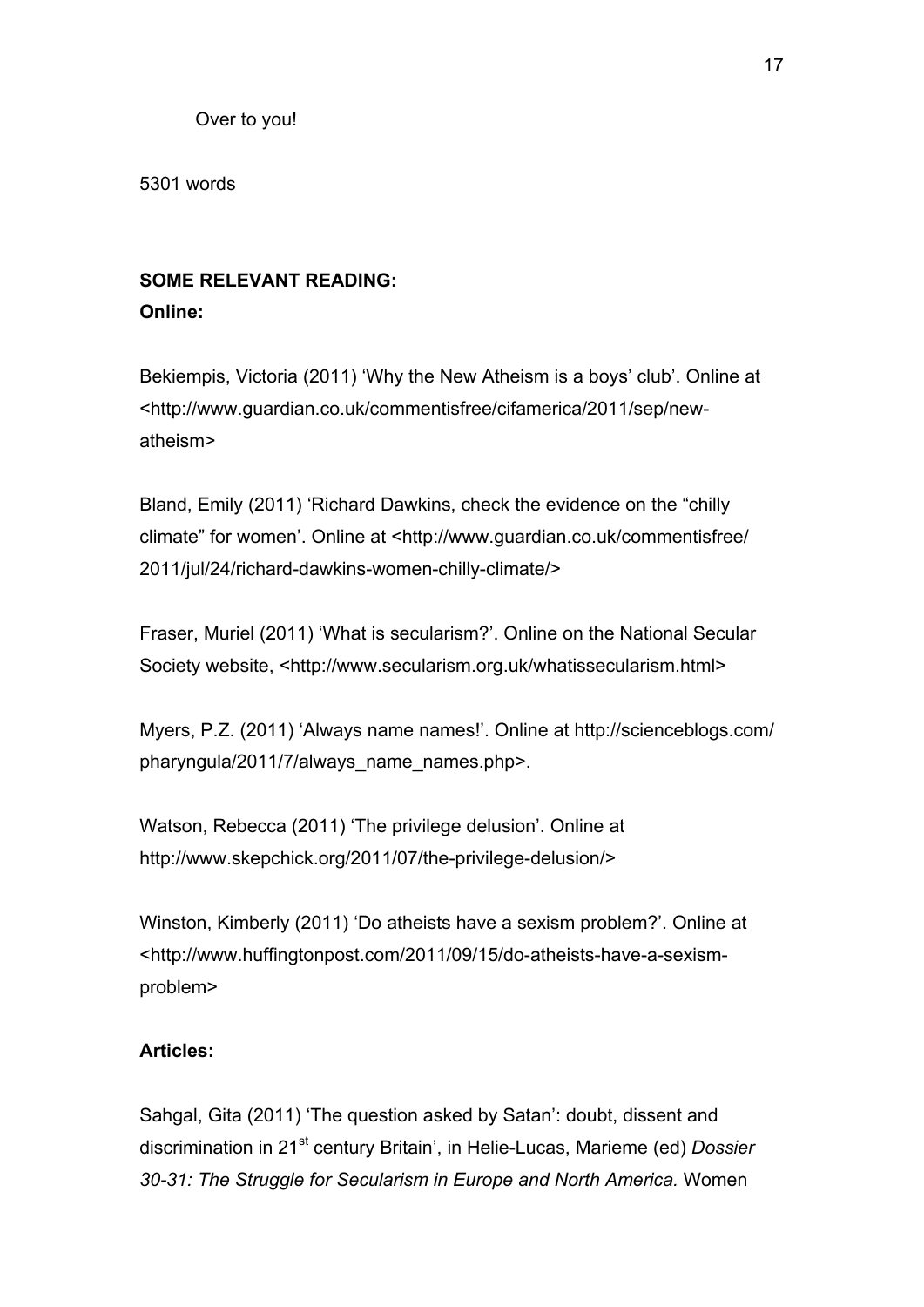Living Under Muslim Laws. Available online at <http://www.wluml.org/ resource/dossier-30-31-struggle-secularism-europe-and-north-america/>

Patel, Pragna (2011) 'Cohesion, multi-faithism and the erosion of secular spaces in the UK', in Helie-Lucas, Marieme (ed) *Dossier 30-31: The Struggle for Secularism in Europe and North America.* Women Living Under Muslim Laws. Available online at <http://www.wluml.org/resource/dossier-30-31 struggle-secularism-europe-and-north-america/>

Yuval-Davis, Nira (1999) 'What is transversal politics?', in Cockburn, Cynthia and Lynette Hunter (eds) 'Transversal Politics', thematic issue of *Soundings: Journal of Politics and Culture*. Issue 12, Summer. Pp.94-98.

Dhaliwal, Sukhwant and Pragna Patel (2011) 'Feminism in the shadow of multifaithism: the implications for ethnic minority women in the UK'. Published?

## **Books:**

Berit As (date and publisher?) *The Rationality of Care.* 

Clare, Anthony (2000) *On Men: Masculinity in Crisis*. London: Chatto and Windus.

Connell, R.W. (1987) *Gender and Power.* Cambridge: Polity Press.

Connell, R.W. (1995) *Masculinities.* Cambridge: Polity Press.

Crenshaw, Kimberlé (1991) Mapping the margins: intersectionality, identity politics and violence against women of color', *Stanford Law Review,* Vol.43, No.6. Pp.1241-99.

Firestone, Shulamith (1979) *The Dialectic of Sex*. London: The Women's Press.